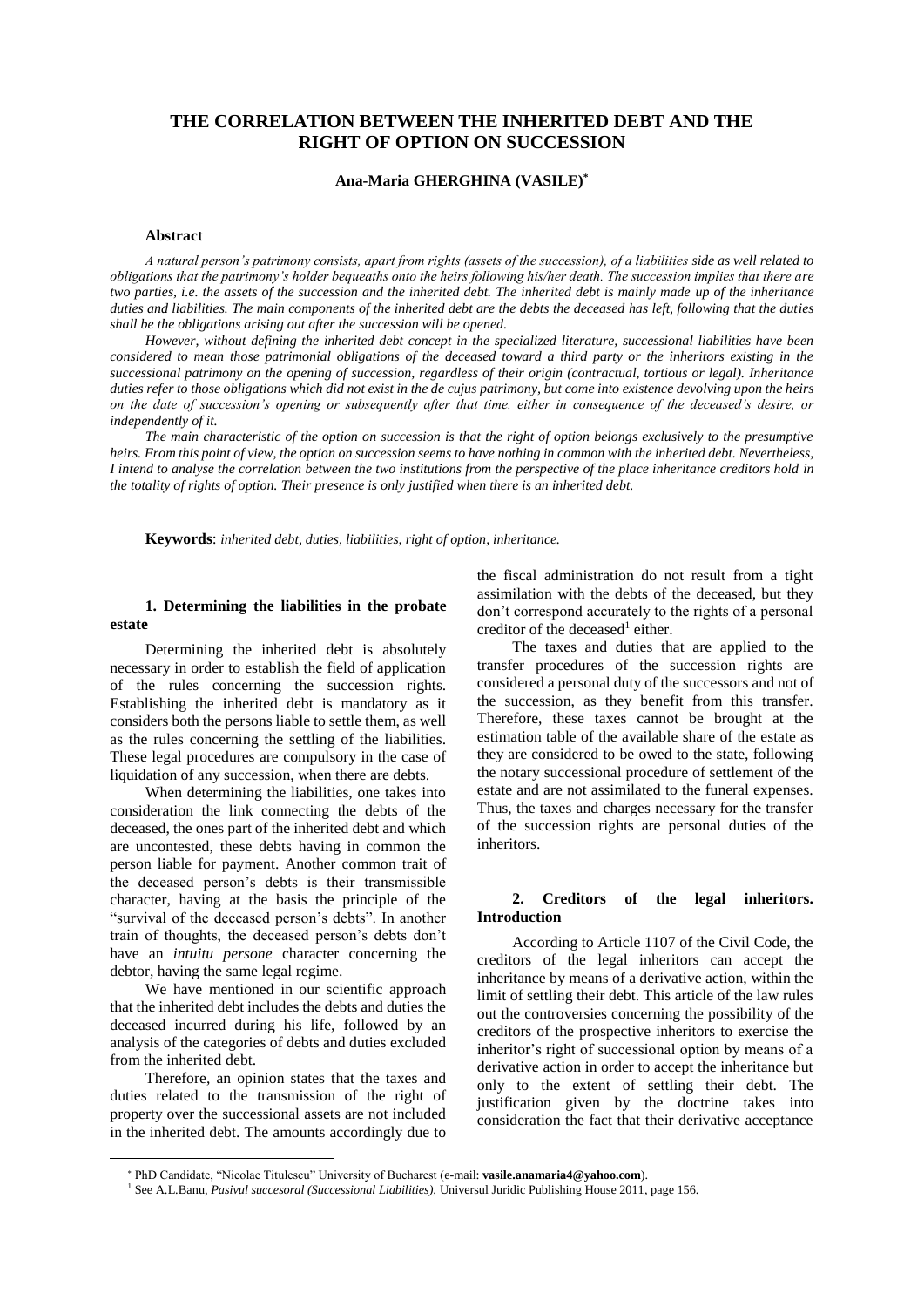can only consolidate the title of legal inheritor the prospective inheritor has at the opening of the succession, although it was asserted that the option cannot be exercised by means of a derivative action by the creditors of the prospective inheritors as it has a personal character, only the entitled one being able to estimate whether it's the case to accept or not the inheritance and a derivative acceptance made by the creditors of the legal inheritors would violate the principle according to which no one can be forced to accept an inheritance<sup>2</sup>.

Although the name given by Article 1107 of the Civil Code regards the creditors in general, there is the possibility to make an acceptance of the succession the prospective inheritor is entitled to and acknowledged to him, but not to the creditors of the succession. Therefore, according to Article 1122 paragraph (2) of the Civil Code on the fraudulent consequences of waiving with effect only on the plaintiff creditor and only within the limit of his debt, the acceptance of the inheritance made by the creditors of the prospective inheritor produces effects only in the extent necessary for settling one's debt, and these effects are produced only regarding the plaintiff creditor.

In its turn, Article 1113 of the Civil Code gives the right to any concerned party (thus also to the creditors of the succession) to request the prospective inheritor to opt for the succession sooner than within the one-year time limit provided by the law. This way, the creditor has the legal opportunity to meet the circle of persons against whom one can bring civil procedures in order to recover the debt, as the prospective inheritor either accepts, or waives the inheritance.

Article 1156 paragraph (5) of the Civil Code also gives an advantage to the creditors of a succession by means of the privilege they have against the creditors of the legal inheritors and states that out of the assets attributed with the partition or out of those replacing them, the creditors of the inheritance shall prevail in being paid before the personal creditors of the inheritors.

#### **3. Acceptance and forms of acceptance of the inheritance by the creditors**

According to the provisions of the Civil Code, the creditors of the prospective inheritor can act by means of a derivative action and accept the inheritance in the place of the inactive holder of the right. The old Civil Code didn't provide this expressly, reason for which two contrary opinions were generated. According to the majority, the personal creditors of the inheritor have the possibility to accept the inheritance

 $\overline{a}$ 

A contrary opinion states that the option cannot be exercised by the personal creditors of the prospective inheritor because, despite its patrimonial content, the right of option has potestative character which gives it a strong personal character as well. For this reason, it can be exercised only by the legal inheritors, as only they are summoned for the inheritance according to the law or to the will and only they can be holders of the right of option<sup>3</sup>.

We acquiesce in this last point of view as we consider that the principle of the free right of successional option must be observed, even if the legislator opted for the first point if view, more objective and meant to protect the civil legal circuit. For this we shall analyse of the right of succession right of the creditor of the prospective inheritor, showing the degree in which he can become the holder of this right.

We make a distinction between the creditors of the succession and the creditors of the prospective inheritors. The creditors of the succession shall not be able to take a derivative or revocatory action, as the prospective inheritor who didn't opt doesn't become a successor, remaining alien to the inheritance, and cannot be forced to opt in any way, as a result of the potestative character of the right of option. At most, the prospective inheritor can be forced by the creditors of the succession to express the option within a shorter amount of time than the one provided by Article 1103 of the Civil Code (one year), regardless of the prospective inheritor's form of option. Only after the prospective inheritor expressed his option by becoming successor, one might put the problem of the rights of the creditors of the succession or of the creditors of the successors to act in one way or another function of their interests<sup>4</sup>.

In order to protect his rights, the creditor of the succession has the right:

- to force the successor to opt, not to accept the inheritance, by any mean, even before the end of the one-year term provided for expressing the successional option;

- after the inheritor expresses his option, depending on his decision, the creditor of the succession is a privileged party before the creditor of the prospective inheritor and may act for reclaiming his debts by taking advantage of his advantage;

- if the option expressed is fraudulent, the creditor

<sup>2</sup> See F.A. Baias, E. Chelaru, R. Constantinovici, Ioan Macovei, *Noul Cod civil. Comentariu pe articole, (The New Civil Code. Reflections on amendments)*, C.H. Beck Publishing House, Bucharest, 2012*,* page 890.

<sup>3</sup> See I. Dogaru, V. Stănescu, M.M.Soreaţă, *Bazele dreptului civil. Vol V – Succesiuni (Bases of the Civil Law. Volume V – Successions)*, C.H.Beck Publishing House, 2009, page 257.

<sup>4</sup> See I.Popa, *Drept civil. Moşteniri şi liberalităţi (Civil Law. Inheritance and liberalities),* Universul Juridic Publishing House, Bucharest, 2013*,* pages 449-450.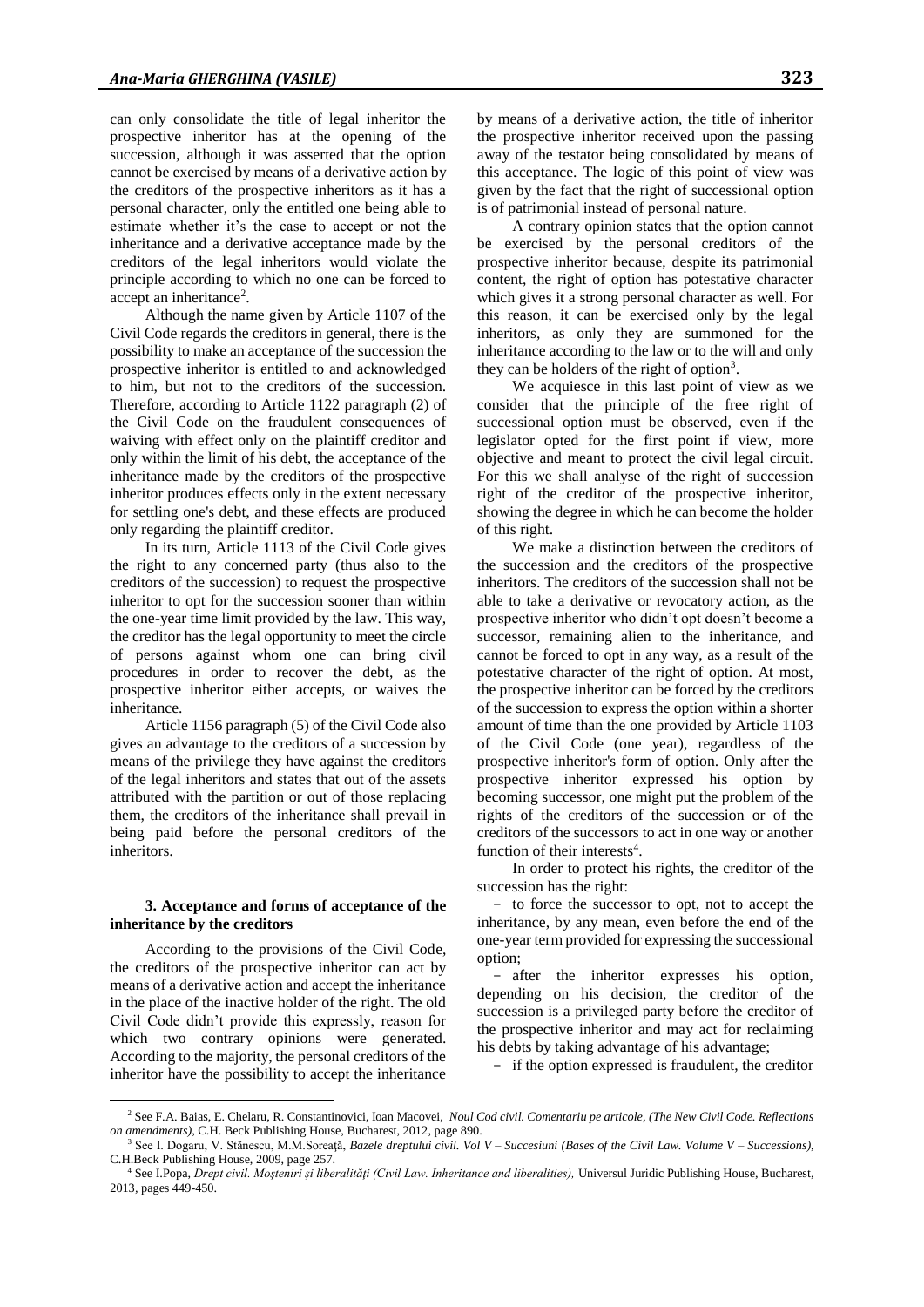of the prospective inheritor may take a revocatory action for annulling a waiving to an active inheritance or an acceptance of a passive inheritance<sup>5</sup>.

As a consequence, knowing that the creditors of the succession and those of the prospective inheritor have an equal interest in recovering their debts, the difference between them being given only by the privilege of the creditor of the succession before the creditor of the prospective inheritor, the institution of separation of the estates is no longer available.

To support all the above-mentioned, we may say that the creditor of the succession, without having the right to a derivative or revocatory action by means of the presidential ordinance, may force the prospective inheritor to express an option within a term even shorter than one year time. If the prospective inheritor accepts the inheritance, the creditor of the succession in his capacity of privileged party shall be given preference over any other creditor for the recovery of the debts, but if the inheritor waives the inheritance, the creditor of the succession has no longer the possibility to take a revocatory action and shall redirect his action against the other inheritors accepting the inheritance, if they exist, and if they are not against the territorial and administrative unity in case of vacant succession.

The creditor of the prospective inheritor, although he has the possibility to speed up the prospective inheritor to opt within a shorter time and may take a derivative action which allows him to express the option in the place of the inheritor, and the revocatory action which allows him to revoke a fraudulent action, doesn't benefit however from the privilege of the creditor of the succession, therefore, when competing with the later, the creditor of the prospective inheritor shall comply with the advantage of the creditor of the succession.

#### **4. The derivative action and the inherited debt**

Article 1560 from the Civil Code defines the derivative action as the situation in which the creditor whose debts are uncontested and enforceable and who may exercise the debtor's rights and actions when the later refuses or neglects to exercise them to the prejudice of the creditor. The creditor won't be able to exercise the rights and actions closely connected to the person of the debtor.

To be mentioned that only the creditors of that inheritor meeting all the conditions to be called upon the inheritance have the possibility to exercise the right of successional option in his place. Therefore, if the prospective inheritor doesn't have the legal competence or lacks successional vocation, is unworthy or has been exhereded by the deceased,

being unable to take part in the settlement of the estate, his creditors won't be able either to exercise this right in his place.

The derivative action has a range narrowed to merely exercising the rights of the debtor with patrimonial character, case in which there are several limitations nevertheless. Thus, according to an opinion, the following category of rights cannot be exercised by means of a derivative action:

- rights concerning the settling of the debtor's estate or of individually determined assets (loaning an asset, leasing a land, alienating a possession, assigning rights);

- rights and actions connected closely to the person of the debtor and implying a personal consideration from his part (dissolution of marriage, revoking a donation on grounds of ingratitude, cutting back of an allowance);

- intangible patrimony rights that, as they cannot be traced, cannot be exercised by the creditors (right to an allowance, usufruct, right of occupation) $6$ ;

Therefore, by analysing the law, one may notice that for exercising the rights by means of a derivative action, the debt must be uncontested and enforceable, its existence must be accepted and the creditor must be able to demand the payment from the debtor, the debt must have reached its maturity and not to be barred. On the other hand, the debtor must not exercise personally his right of option, case in which the creditor of the prospective inheritor cannot take a derivative action any more. Ultimately, for exercising a derivative action, a legitimate interest of the creditor must exist, materialized in the prejudice he suffers as a consequence of the debtor's passive behaviour.

The passive debtor is part in the process, as the derivative action produces effects regarding him, regarding different creditors, but the derivative action, although individual by means of its exercise, produces collective effects, in the sense that the situation created is profitable for all the creditors, with no preference for the plaintiff creditor.

For this, acceptance of the inheritance by the creditors of the prospective inheritor is essentially different from the applicable common right of the derivative action. The legislator expressly provided that the inheritance shall be accepted only to the extent of satisfying the respective creditor who proceeded in exercising the right of option in the place of the prospective inheritor. Such an acceptance shall not be profitable but to the creditor who acted in the name of his debtor or to that creditor who, having rights similar to those of the plaintiff, intervened in the process or expressed his own acceptance<sup>7</sup>.

So, by means of the derivative action, the creditor doesn't become the holder of the title he

 $\overline{a}$ 

<sup>5</sup> Idem 452.

<sup>6</sup> See D. Negrilă, *Dreptul de opţiune succesorală. Vol.I (Right of successional option, volume I)*, Universul Juridic Publishing House, 2014, page 174.

<sup>7</sup> Idem, page 175.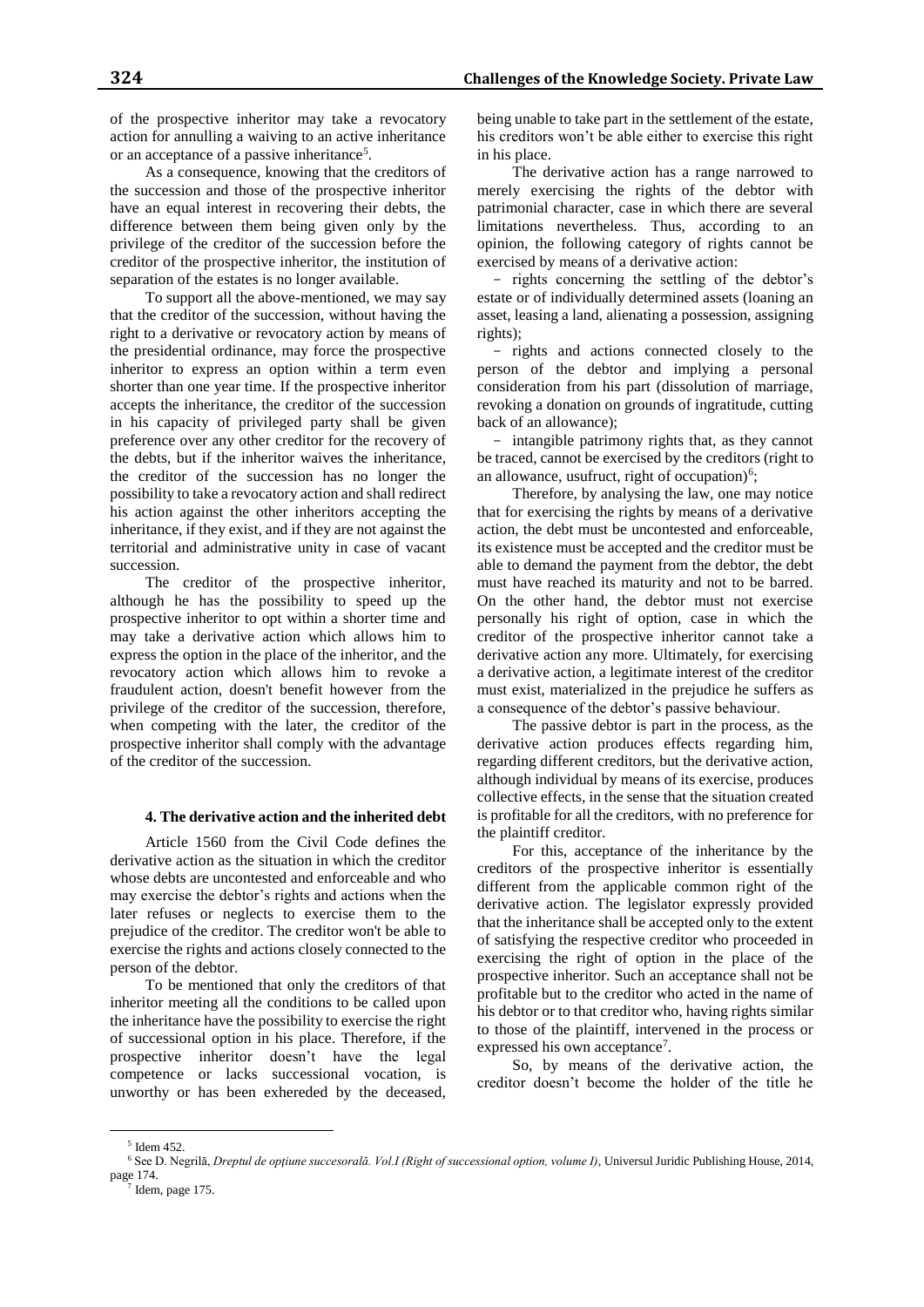recovered, but only replaces the inheritor in exercising his right.

An opposite situation would be unconceivable, being known that the right to succession is conditioned by the existence of the successional vocation the successor of the deceased must have. His personal creditors, as they don't have this vocation, cannot express the option on these grounds and, in terms of the fact that, for no damage to be incurred, a limited access to the debt is given to them and conditioned by the existence of the debtor among the inheritors of the deceased.

As a result, by means of the procedure of acceptance, the creditors do not become successors and do not acquire their prerogatives, as it's well known that no person can be successor unless called upon an inheritance either according to law, or by means of a will.

In regard to the succession and to its author (the deceased), the creditor's rights are justified only by the existence of a debt against the prospective inheritor and only within the limits of this debt.

One must understand therefore that the creditors of the prospective inheritor must not be analyzed as true holders of the right of successional option, but as substitutes of the inheritor and only with partial character, in the extent necessary for settling their debts. Even if the creditor accepted a succession in the place of the inheriting debtor, the sole holder of this successional right remains the inheritor, being able to exercise it as he pleases, because one cannot speak of the irrevocability of the successional option action as there is no proper acceptance, nor about the inheritor becoming an acceptant for the entire part of the inheritance he is entitled to. The acceptance expressed by the creditor of the prospective inheritor is limited therefore only to the value of the debt, and the irrevocability of the action of option refers only to this value. For the rest of the inheritance the prospective inheritor is entitled to, the later can opt as he pleases. Nevertheless, only his personal acceptance shall make the inheritor a successor. The prospective inheritor's waiver shall retroactively annul his title of inheritor, except for the share needed to pay the debt of the plaintiff creditor.

The waiver shall determine the access to the probate estate of the other inheritors, either from the same category, or from a subsequent category, as beyond the value necessary for the payment of the debt by the creditor, the waiving successor is considered to have waived also the part rightfully his after the payment of the debt, the share being distributed to the other successors whose quotas have either decreased with the prospective inheritor's acceptance, or they would have been removed from inheriting because of his presence.

"If the inactive prospective inheritor has more than one creditor, acceptance may be executed by

 $\overline{a}$ 

either of them, even separately and at different moments, if the term for expressing the option didn't expire. We have showed that the acceptance expressed by the creditors doesn't have an irrevocable character of the acceptance made personally by the prospective inheritor. It makes unavailable only the share necessary for the payment of the debt towards the creditor who exercised the right. Other creditors accepting in their turn the inheritance makes appear a conjunction of creditors, the effects of the acceptance needing to be extended to accepting all the debts"<sup>8</sup> .

For the case in which the inactive inheritor has a share of the inheritance smaller than the total value of the debts of the accepting creditors, the payment of the creditors is made according to their preference, and if they all are unsecured creditors, the payment shall be made proportionally.

We may deduce therefore that for the case in which the creditors of the prospective inheritor didn't settle their debt after retaining the rightful share, part of the uncovered debt remaining unsettled shall pursue the debtor until the debt is covered entirely.

For the acceptance of the succession by the creditors of the inactive prospective inheritor to make the latter an acceptant of the inheritance he is entitled to, it is absolutely mandatory that the prospective inheritor to have exercised his option to this end. For this, his summoning must be made in order for him to manifest his option.

The prospective inheritor's creditor agreement for accepting shall be concluded afterwards without regard to the inheritor's presence at the settlement of the estate or to his option.

In order to draw up this document, the respective creditor must make available the title stating his uncontested and enforceable debt. The fact that the prospective inheritor is inactive must be proved by means of a notary or of a court, in the sense that if the term for expressing the option allows it, the summoning for at least a term of the settling of the estate is necessary. The fact that he doesn't shows up is a sufficient proof that will determine the successor's inactivity. The creditor's interest and the damage he may suffer are easy to prove by means of the mere existence of the debt<sup>9</sup>.

Within the notary successional procedure of settlement of the estate, the creditor settles his debt by executing the assets to which the debtor is entitled. If the later is present to the notary successional procedure and agrees, one may conclude a voluntary division of property and draw up a certificate of payment towards the creditor, but if the prospective inheritor either doesn't show up for the debate, or is not willing to conclude this division, the creditor can benefit from these right only by means of an action in court. He will not be able to conclude a voluntary division if the prospective inheritor debtor is not present, except for

<sup>8</sup> D.Negrilă, *op.cit.,* page 176.

<sup>&</sup>lt;sup>9</sup> Idem, page 177.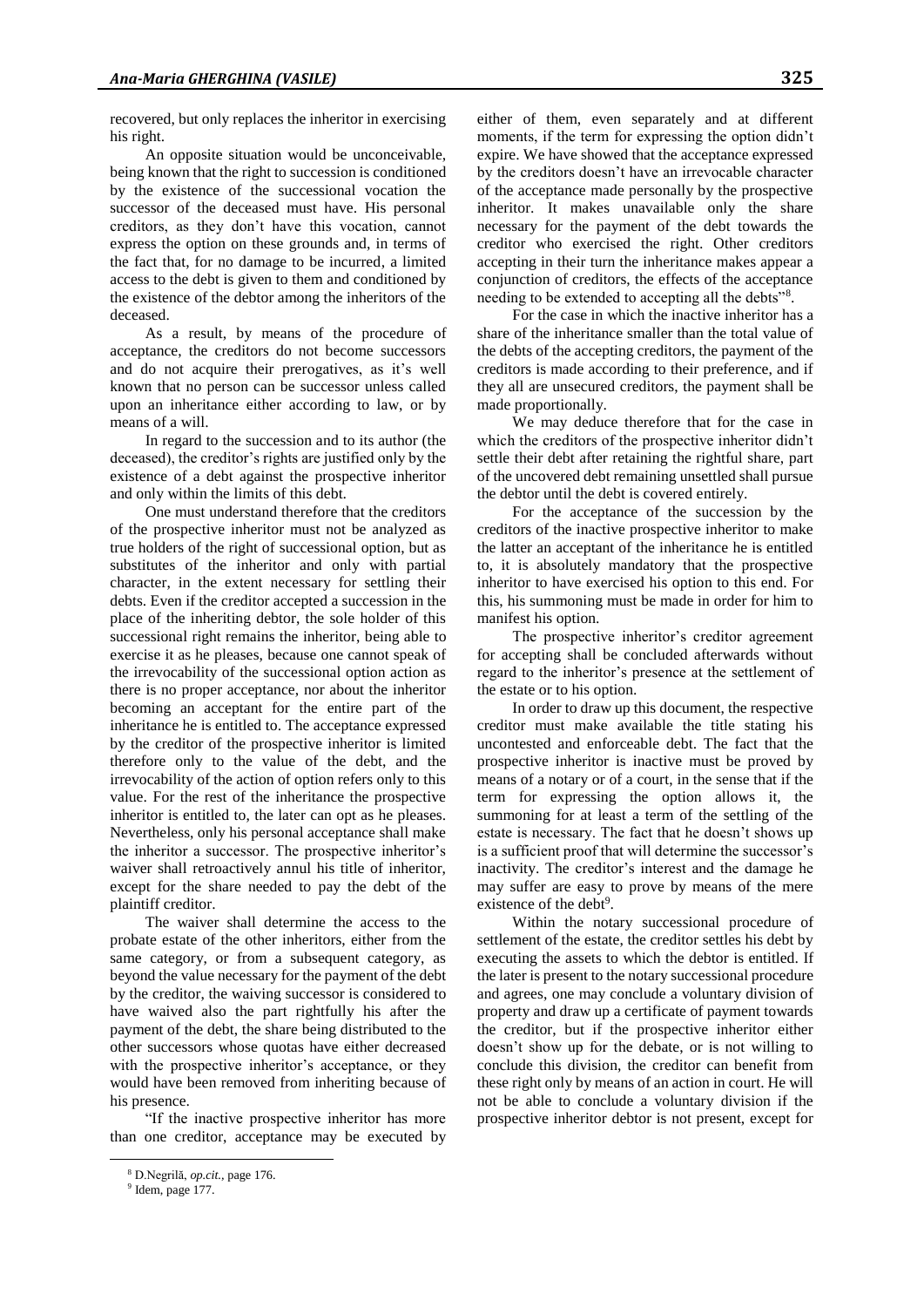the case in which he is empowered by the later with a special certified power-of-attorney.

According to Article 1156 from the Civil Code, the personal creditors of the inheritor may request in court the division of the inherited assets and demand the presence of notaries upon the conclusion of the document of voluntary division of property.

If the inheriting debtor is the only one in his category and with his degree and waives the inheritance after the creditors accepted it or chooses to remain inactive, with the possibility to be precluded from exercising the right of option, the option expressed by the prospective inheritors of subsequent degrees and categories shall be taken into consideration, until the field of inheritors of the deceased shall be accurately determined. For example, if the respective inheritor is the only son of the deceased and waives the inheritance subsequent to its acceptance by a creditor, the relatives next in line shall be called upon, descendants from sons, daughters or relatives belonging to different categories of legal inheritors.

## **5. The revocatory action and the inherited debt**

By way of the provisions of article 1122 of the Civil Code, the legislator allows the creditors of the prospective inheritor to revoke by means of the revocatory action the waiving of the debtor if this action is fraudulent. So, according to law, the creditors of the prospective inheritor that unlawfully waived the inheritance can request the court the revoking of the waiving in what concerns them, but only within a three-month time as of the date when they expressed the waiving. Admitting the revoking action produces the effects of accepting the inheritance by the prospective inheritor debtor only regarding the plaintiff creditor and only within the limits of his debt.

According to Article 1562 from the Civil Code, if the creditor proves that damage was brought to him, he may request that the legal document concluded by the debtor in prejudice of his rights, as those by means of which the debtor creates or amplifies a state of insolvency, be declared not enforceable. An onerous agreement or a payment for executing such an agreement may be declared not binding only when the third contracting party or the one receiving the payment knew that the debtor creates or amplifies a state of insolvency.

As in the case of the derivative action, the legislator grants to the revocatory action (or Paulian action, named from its creator, the roman praetor Paulus) several legal provisions shaping a complete and coherent judicial regime of this action.

According to an opinion, the revocatory action is that action by means of which the creditor may obtain in court that the legal documents concluded by the debtor in the prejudice of his right not be enforceable  $10$ .

The revocatory action has the legal nature of a mean of protection of the creditor's rights, but also a special judicial nature due to its characteristic of having an autonomous legal configuration, as the creditor may exercise a personal right.

The following conditions must be met in order to exercise the revocatory action:

a) a prejudice that the creditor suffered as a consequence of concluding the legal document by the debtor must exist. This requirement implies a personal and effective prejudice of the creditor because of the fact that the debtor created or amplified the state of insolvency by concluding the legal act. The text of the law validates the difference between an act of depletion of the debtor, insufficient for promoting the action and an act of depletion by means of which the state of insolvency is created or aggravated. There are excluded the legal documents by means of which the debtor pays a debt, refuses an enrichment or makes new debts<sup>11</sup>. The plaintiff creditor may use any means of evidence in order to prove the insolvency of the debtor.

b) a fraud to exist, made by the debtor. The fraud shall be determined by means of simply knowing that, by waiving, a prejudice is caused, not being necessary the intention to bring a prejudice. As it is a unilateral legal act, the prejudice must exist only in connection with the prospective inheritor debtor and not in connection to other prospective inheritors or inheritors of the deceased<sup>12</sup>.

c) the debt to be uncontested upon the introduction the action and also liquid and enforceable, but only at the date when the decision is ruled. Consequently, the plaintiff creditor must make the proof upon introducing the action only in what concerns the existence of the debt, because, as he prepares an execution of the assets in the probate estate, he must prove that the debt he refers to will become liquid and enforceable in a near future, until the decision is ruled.

d) a third party accomplice to the fraud must exist. The legal requirement for a third party to have taken part in the fraud is specified exclusively in case of onerous agreements or of the payment for the execution of such a contract. In case of documents made on a free basis, the law considers that the fraud made by the debtor is sufficient, as the third party must protect a free patrimonial advantage, as opposed to the creditor who must avoid a prejudice. The fraud made by a third party exists when the later was aware that

 $\overline{a}$ 

<sup>&</sup>lt;sup>10</sup> See C. Stătescu, C. Bîrsan, *Drept civil. Teoria generală a obligațiilor (Cilil Law. The general theory of debts)*, IX<sup>th</sup> edition, revised and completed, Hamangiu Publishing House, Bucharest, 2008, page 355.

See L. Pop, *Tratat de drept civil. Obligațiile (Civil Law treaty. Debts)*, volume I, General legal regime. C.H.Beck Publishing House, Bucharest, 2006, page 392-395.

<sup>12</sup> See D. Negrilă, *op.cit.,* page 181.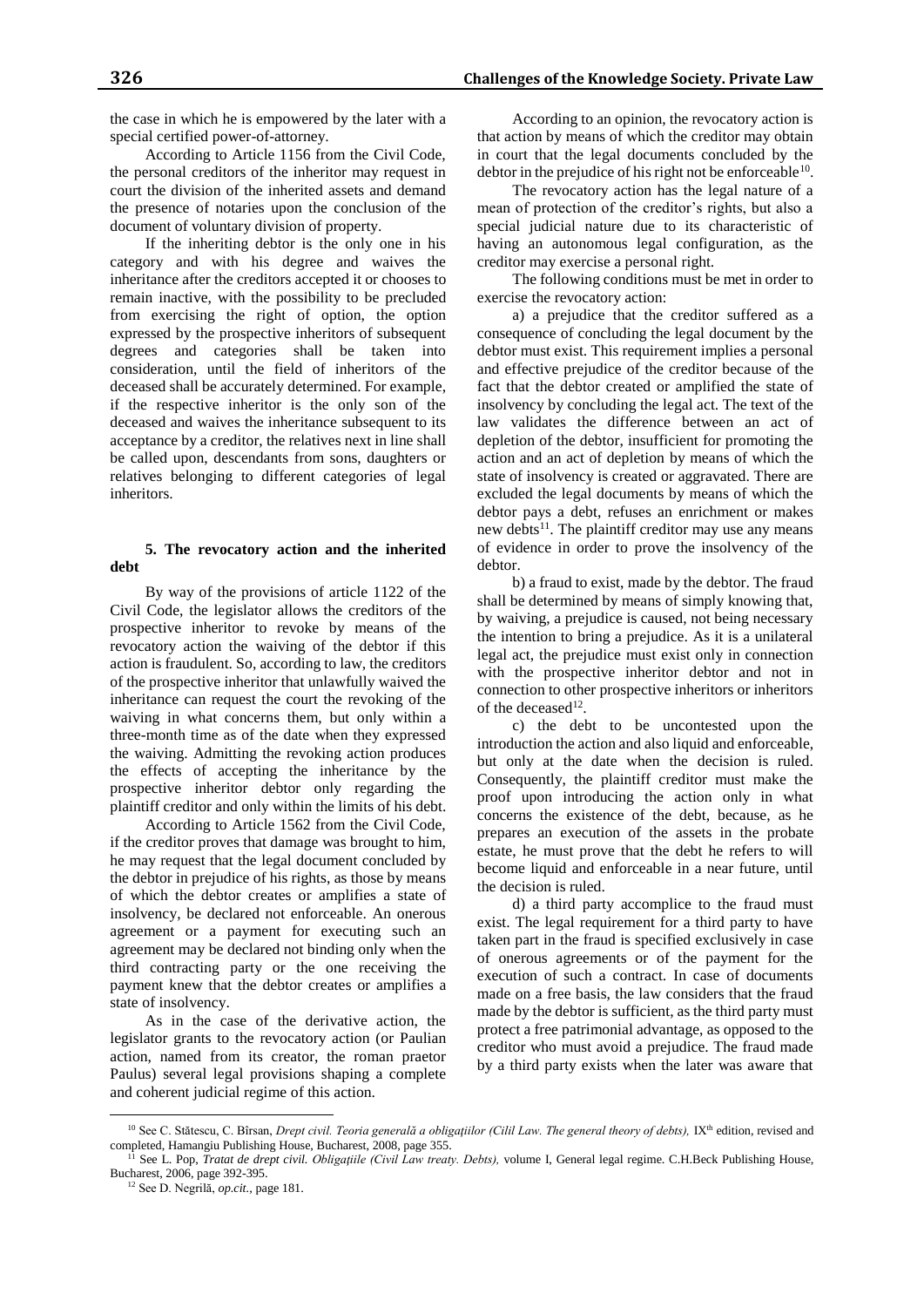the debtor was creating or amplifying a state of insolvency<sup>13</sup>.

Apart from these conditions, the waiving must not have become irrevocable because the succession was accepted by other inheritors or because the right of option was prescribed.

The main effect of admitting a revocatory action is the unenforceable character of the waiving in regard to the plaintiff creditor and shall determine the inefficiency of waiving to the extent necessary for settling the creditor's debt. The revocatory action introduced by a creditor cannot produce effects towards other creditors unless they have intervened in the process and requested in their turn the revoking of the waiving.

The revocatory action does not make the inheriting debtor an acceptant of the inheritance, but produces effects of partial acceptance and limited to the value of the debt. Concerning other legal connections and persons, the waiver remains as such and no title of inheritor is granted to him. Nevertheless, if no there are no other prospective inheritors to have accepted the inheritance within the time limit available for expressing the successional option, the prospective inheritor debtor, if he decides to revoke by himself the waiving, shall become inheritor acceptant, although not as a consequence of the revocatory action, but of his own revocation on the waiving. The share of the party waiving the inheritance, remaining after the settlement of the debt shall be divided between the other inheritors in equal parts. In case the share to which the debtor is entitled is not satisfactory for settling the debts of all the plaintiff creditors, they shall be paid in the order established by law, in compliance with the degree of preference of their debts.

Revoking of the fraudulent waiving doesn't turn the creditors into inheritors even if they will receive a share of the probate estate to settle their debt; this assignation takes place only because of their capacity of creditors of the inheritor and not by virtue of a right to the inheritance. Therefore, the revocatory action on the waiving doesn't make the creditors holders of the right of option; the action is personal, belonging to the creditors and, if we didn't consider that the creditor may become holder of the right of option neither in the case of the derivative action, where he was replacing the prospective inheritor, more of the less one cannot grant the creditor this capacity within the revocatory  $\arctan^{14}$ .

## **Conclusions**

Upon establishing the liabilities, one must consider the correlation between the debts of the deceased and which is uncontested, having in common their creditor; these debts have as common trait their transmissible character, according to the principle of continued existence of the debts of the deceased.

In conclusion, the universal inheritor that paid a common debt, debt exceeding his share of the inheritance, has the right to sue for compensation the other inheritors, but only for the share from the debts of the succession devolving upon each of them.

By analysing the institution related to the acceptance of the inheritance, an opinion of the majority, expressed in the literature in the domain, states that the personal creditors of the inheritors, having the possibility to accept the inheritance by means of a derivative action and consolidating therefore the title of inheritor the prospective inheritor obtained upon the passing away of the testator, exercise in the place of the inheritor the right of successional option violating as a result the principle of the right of free successional option in order to protect the principle of the natural circuit of assets. However, in our opinion, the personal creditors of the prospective inheritors can accept the succession in their place, by means of a derivative action, only if the prospective inheritor didn't exercise his right of successional option out of bad faith, in order to prejudice his creditors. This legislative approach may seem advantageous in order to protect the interests of the creditors of the prospective inheritor, but also as an exception from the principle of the freedom of right of successional option.

Concerning the institution of successional waiving, the law states that the inheritor that waived his right is not bound to pay the liabilities of the succession. The provisions of the law state that the waiver can be bound neither concerning the duties, nor the debts. Hence, even if the liability to support these expenses is more of a moral nature, the prospective inheritor owing respect to the deceased, in virtue of these rules, if a third party alien to the inheritance made expenses related to the funerals, one cannot recover his debt but in regard to the inheritors that have accepted the inheritance and not the ones that waived it, the later category having no kind of debt towards these parties, as a consequence of their waving\*\*.

#### **References**

 $\overline{a}$ 

- Baias F.A., Chelaru E., Constantinovici R., Macovei I., Noul Cod civil. Comentariu pe articole, (The New Civil Code. Reflections on amendments), C.H. Beck Publishing House, Bucharest, 2012
- Banu A.L., Pasivul succesoral (Successional Liabilities), Universul Juridic Publishing House 2011

<sup>13</sup> See F.A. Baias, E. Chelaru, R. Constantinovici, Ioan Macovei, *op.cit*., page 1278.

<sup>14</sup> See D. Negrilă, *op.cit.,* page 182.

**Acknowledgements: this paper was financed by the POSDRU contract 159/1.5/S/141699, a strategic project ID 141699, cofinanced from the European Social Fund,** through the *Sectoral Operational Program Human Resources Development 2007-2013***.**